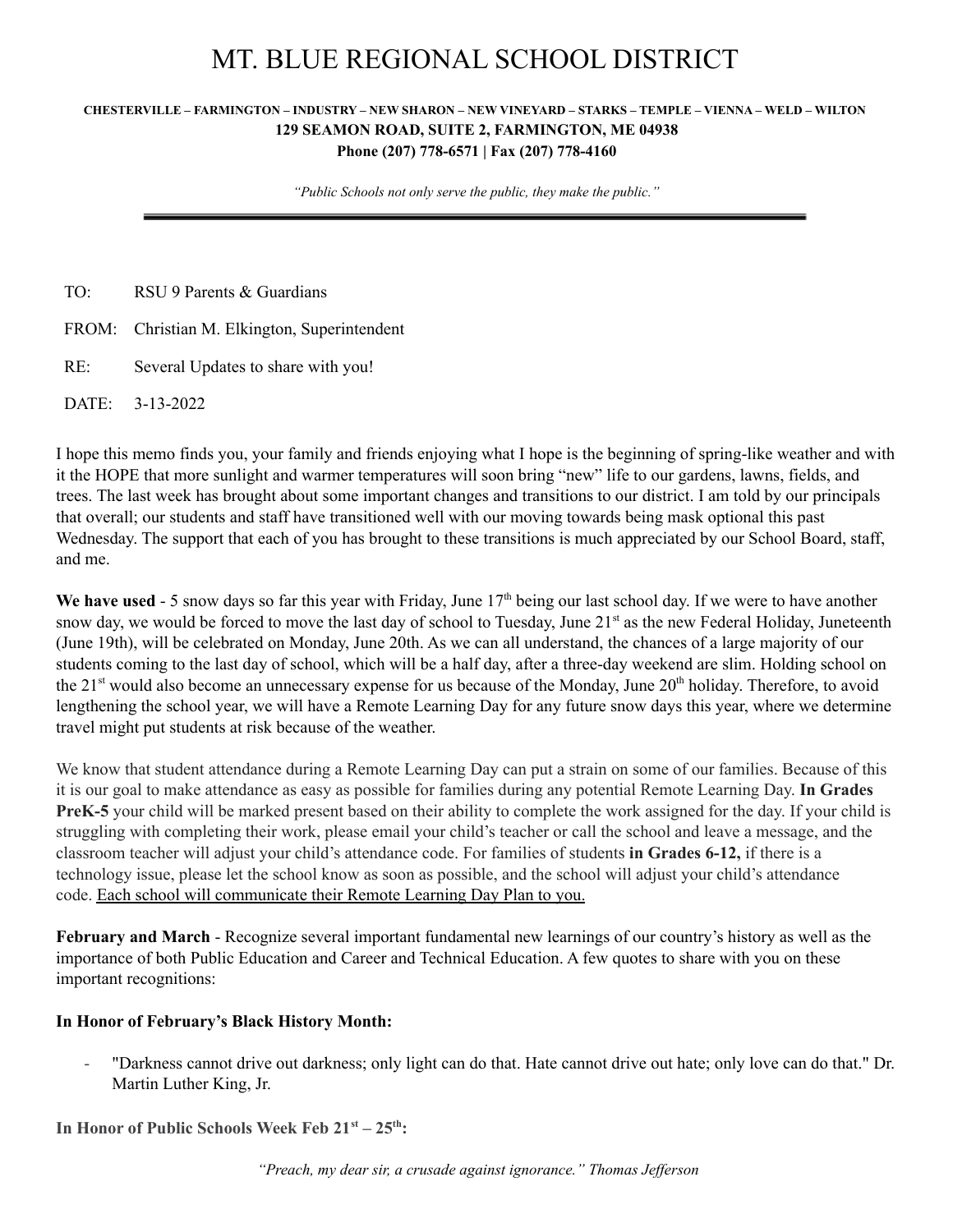- "The whole people must take upon themselves the education of the whole people and be willing to bear the expenses of it." President John Adams

# **In Honor of March's Women's History Month:**

- "Optimism is the faith that leads to achievement." Helen Keller
- "Knowing what must be done does away with the fear." Rosa Parks

**RSU 9 Staff Members of the Month for January and February** - Were recognized at our last two School Board Meetings. Congratulations go to Andrew Rothert, Maria Howatt, Joyce Smiley, and Kathryn Clement for their steadfast support of our schools and district and for their contributions to help make RSU 9 the best that it can be!

**RSU 9 Longevity Awards** – Were handed out in person to three of our staff for 35 years of public service to our students, staff, and communities. Congratulations and thanks go to David Alexander, Roger Bolduc and Deb Muise for their dedication and commitment to our students and families! WOW!

# **Congratulations go to:**

- **Jake Bogar** for being selected to receive the University of Maine Pulp and Paper Foundation's Teacher of the Year Award! John was nominated by a former Mt. Blue student and will be recognized April 6<sup>th</sup>.
- **FTC Director Melissa Williams** for being recognized by Bridge Academy of Maine in their article Celebrating Women Leaders in Maine Career and Technical Education!

**The National Technical Center Honor Society** – Had their induction ceremony (Foster Technical Center Branch) recently at the Mt. Blue Campus. You will probably recognize several of the names and so I ask you to please join me in congratulating: Jayden Achorn, Alyssa Beaulieu, Grace Bell, Savanna Bowen, Chance Brooks, Kellsie Buzzell, Jenna Campbell, Emma Casavant, Ryleigh Castonguay, Sherilyn Chick, Katie Cilley, Samantha Clark, Delia Colello, Kaidence Coolidge, Vivian Cormier, Tomas Cundick, Katelyn Daggett, Khloe Dean, Jet Decker, Mariah Dill, Emma Dunn, Mckella Ford, Jillian Gamage, Samuel Goodspeed, Sophie Haley-Vigue, Even Hamblin, Alex Hardy, Abigail Hatch, Kandie Hensley, Daniel Hodgdon, Emily Holmes, Lauren Howatt, Alex Hupp, Jay Hutchins, Nathaniel Hutchins, Anna Hyde, Kamryn Joyce, Samuel Judkins, Kyran Katzenbach, Jade Lewis, Toby Lindsay, Even Lowell, RyLeigh Macomber, Elle Marshall, Emma Maxim, Emily Maxim, Madyson Nichols, Eryn Parlin, Seth Pinkham, Reagan Pratt, Brynne Robbins, Gabriella Rodriguez, Ella Shaffer, Cole Sillanpaa, Caleb Sinkinson-Brown, Olivia Smothers, Kaylee Sterling, Abbigail Swett, Melissa Thomas, Jamie Thompson, Amelia Tierney, Callahan Towle, Brody Walsh, Daniel Wilson, and Carson Zundel! **HOLY COW, what an impressive group of young people!** Way to go RSU 9!

### **Did you know that:**

- **Multiple RSU 9 Staff** agreed to take on more work after school or on the weekends to help us with cleaning and sanitizing in our schools. They are a key ingredient in dealing with some of our past and current difficulties. We can't thank them enough for making this continuing commitment to our students, staff, and schools!
- **- Dan Higgins** joined RSU 9 as our new Business Manager at the beginning of February. Dan comes to us with over 16 years of financial and leadership experience in Maine schools and was the unanimous choice of the School Board Hiring Committee. Welcome Dan!

In closing I would like to share this quote with you: "After 25 years of teaching I've realized that my favorite thing to *say, when a student walks in late, is this: I'm glad you're here." - David Theriault*